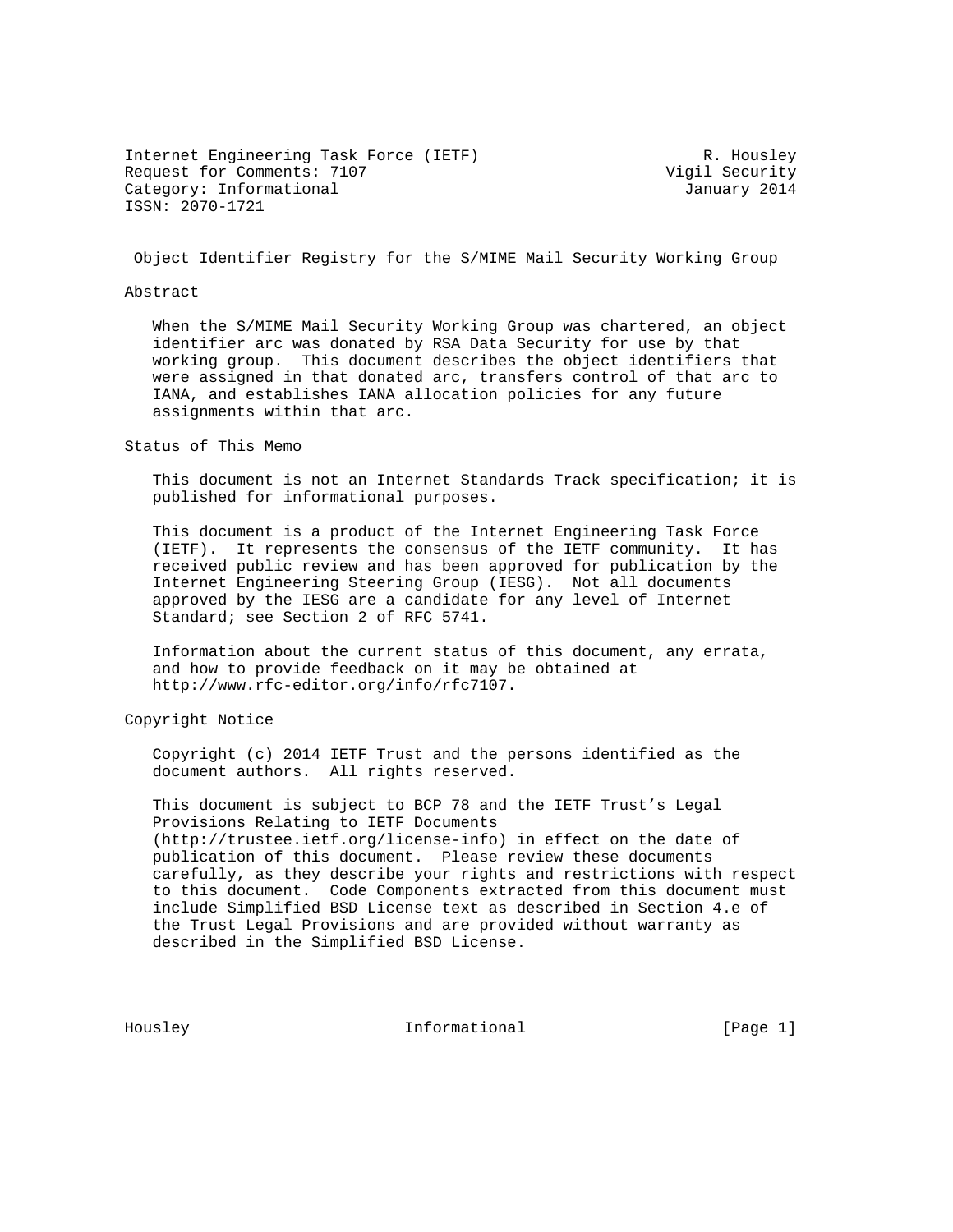## Table of Contents

|  | 3.1. Update to "SMI Security for Mechanism Codes" Registry  4 |  |
|--|---------------------------------------------------------------|--|
|  | 3.2. "SMI Security for S/MIME Mail Security" Registry  4      |  |
|  | 3.3. "SMI Security for S/MIME Module Identifier" Registry  5  |  |
|  | 3.4. "SMI Security for S/MIME CMS Content Type" Registry  6   |  |
|  | 3.5. "SMI Security for S/MIME Attributes" Registry 7          |  |
|  | 3.6. "SMI Security for S/MIME Algorithms" Registry  9         |  |
|  | 3.7. "SMI Security for S/MIME Certificate Distribution        |  |
|  |                                                               |  |
|  | 3.8. "SMI Security for S/MIME Signature Policy                |  |
|  |                                                               |  |
|  | 3.9. "SMI Security for S/MIME Commitment Type                 |  |
|  |                                                               |  |
|  | 3.10. "SMI Security for S/MIME Test Security Policies"        |  |
|  |                                                               |  |
|  | 3.11. "SMI Security for S/MIME Control Attributes for         |  |
|  | Symmetric Key Distribution" Registry 11                       |  |
|  | 3.12. "SMI Security for S/MIME Signature Type                 |  |
|  |                                                               |  |
|  | 3.13. "SMI Security for S/MIME X.400 Encoded Information      |  |
|  | Types (EIT) for S/MIME objects" Registry 12                   |  |
|  | 3.14. "SMI Security for S/MIME Capabilities (other than       |  |
|  | cryptographic algorithms)" Registry 12                        |  |
|  | 3.15. "SMI Security for S/MIME Portable Symmetric Key         |  |
|  | Container (PSKC) Attributes" Registry 12                      |  |
|  |                                                               |  |
|  |                                                               |  |
|  |                                                               |  |
|  |                                                               |  |
|  |                                                               |  |

### 1. Introduction

 When the S/MIME Mail Security Working Group was chartered, an object identifier arc was donated by RSA Data Security for use by that working group. These object identifiers are primarily used with Abstract Syntax Notation One (ASN.1) [ASN1-88] [ASN1-08]. The ASN.1 specifications continue to evolve, but object identifiers can be used with any and all versions of ASN.1.

The S/MIME object identifier arc is:

 $id$ -smime OBJECT IDENTIFIER ::= { iso(1) member-body(2) us(840) rsadsi(113549) pkcs(1) pkcs9(9) 16 }

Housley **Informational Informational** [Page 2]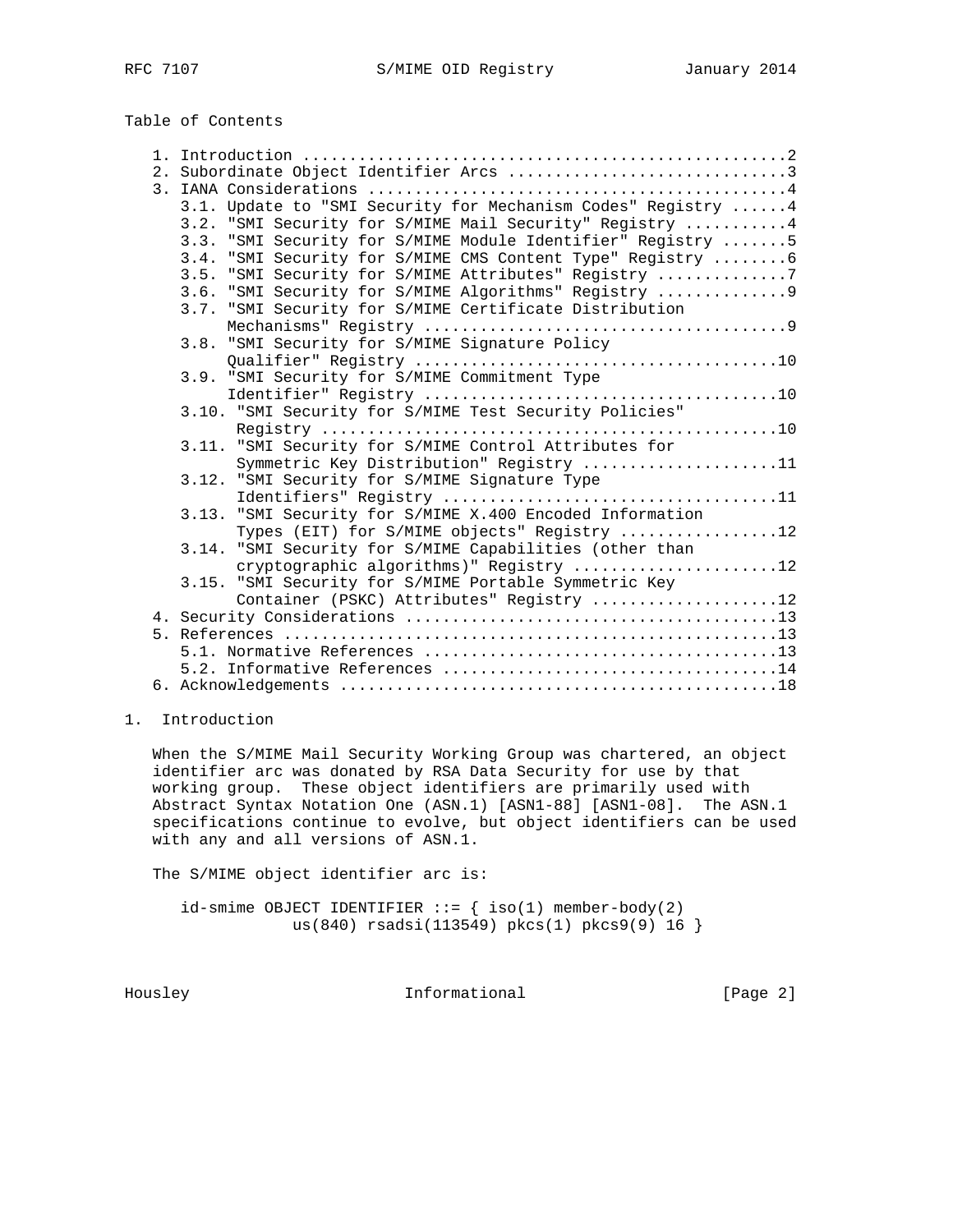RFC 7107 S/MIME OID Registry January 2014

 This document describes the object identifiers that were assigned in that donated arc, transfers control of that arc to IANA, and establishes IANA allocation policies for any future assignments within that arc.

#### 2. Subordinate Object Identifier Arcs

 Thirteen subordinate object identifier arcs were used, numbered from zero to twelve. They were assigned as follows:

 -- ASN.1 modules  $id$ -mod OBJECT IDENTIFIER ::= {  $id$ -smime 0 } -- Cryptographic Message Syntax (CMS) content types  $id-ct$  OBJECT IDENTIFIER  $\cdot := \{ id - \text{smime } 1 \}$  -- attributes  $id$ -aa OBJECT IDENTIFIER ::= {  $id$ -smime 2 } -- algorithm identifiers  $id$ -alg OBJECT IDENTIFIER ::= {  $id$ -smime 3 } -- certificate distribution  $id-cd$  OBJECT IDENTIFIER ::= {  $id$ -smime 4 } -- signature policy qualifier  $id$ -spq OBJECT IDENTIFIER ::= {  $id$ -smime 5 } -- commitment type identifier  $id-cti$  OBJECT IDENTIFIER ::= {  $id-smime$  6 } -- test security policies  $id-tsp$  OBJECT IDENTIFIER ::= {  $id-smime$  7 } -- symmetric key distribution control attributes  $id$ -skd OBJECT IDENTIFIER ::= {  $id$ -smime 8 } -- signature type identifier  $id$ -sti OBJECT IDENTIFIER ::= {  $id$ -smime 9 } -- encoded information types  $id$ -eit OBJECT IDENTIFIER ::= {  $id$ -smime 10 } -- S/MIME capabilities  $id-cap$  OBJECT IDENTIFIER ::= {  $id$ -smime 11 } -- PSKC attributes id-pskc OBJECT IDENTIFIER ::= { id-smime 12 }

Housley **Informational** [Page 3]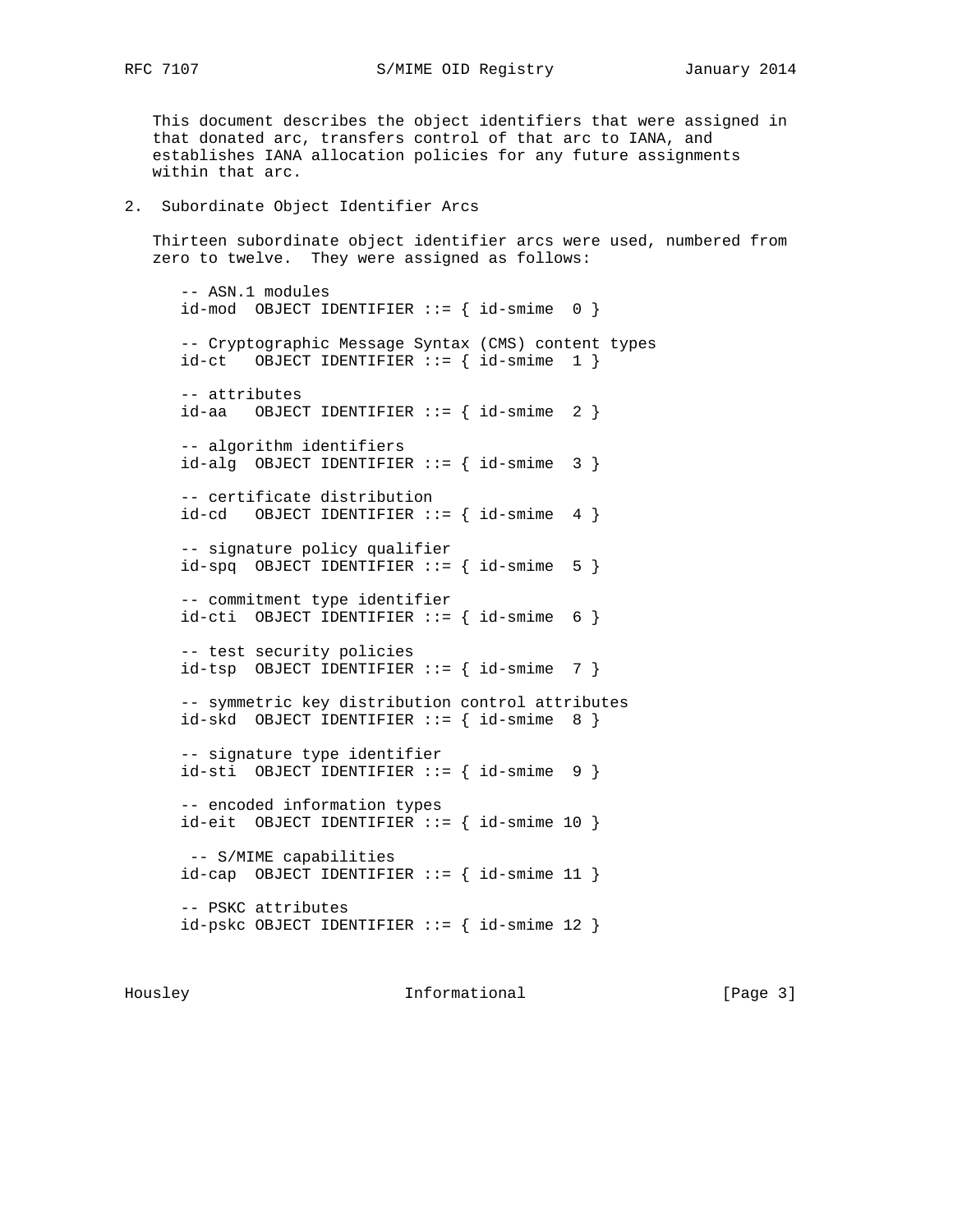The values assigned in each of these subordinate object identifier arcs are discussed in the next section.

3. IANA Considerations

 IANA is asked to update one registry table and create fourteen additional tables.

 Updates to the new tables require both Specification Required and Expert Review as defined in [RFC5226]. The expert is expected to ensure that any new values are strongly related to the work that was done by the S/MIME Mail Security Working Group; examples include content types, attributes, and identifiers for algorithms used with S/MIME and CMS. Object identifiers for other purposes should not be assigned in this arc.

3.1. Update to "SMI Security for Mechanism Codes" Registry

 The "SMI Security for Mechanism Codes" table generally contains entries with a positive integer value, but the value donated by RSA Data Security cannot be described in this manner. An accompanying table is needed with this entry:

| OID Value                   | Name | Description                   | References |
|-----------------------------|------|-------------------------------|------------|
|                             |      |                               |            |
| 1.2.840.113549.1.9.16 smime |      | S/MIME Mail Security This RFC |            |

#### 3.2. "SMI Security for S/MIME Mail Security" Registry

 Within the SMI-numbers registry, add an "SMI Security for S/MIME Mail Security (1.2.840.113549.1.9.16)" table with three columns:

|                | Decimal Description           | References |
|----------------|-------------------------------|------------|
|                |                               |            |
| 0              | Module identifiers            | This RFC   |
|                | CMS content types             | This RFC   |
| $\overline{2}$ | Attributes                    | This RFC   |
| 3              | Algorithm identifiers         | This RFC   |
| 4              | Certificate distribution      | This RFC   |
| 5              | Signature policy qualifiers   | This RFC   |
| 6              | Commitment type identifiers   | This RFC   |
| 7              | Test security policies        | This RFC   |
| 8              | Symmetric key dist ctrl attrs | This RFC   |
| 9              | Signature type identifiers    | This RFC   |
| 10             | Encoded information types     | This RFC   |
| 11             | S/MIME capabilities           | This RFC   |
| 12             | PSKC attributes               | This RFC   |

Housley **Informational** [Page 4]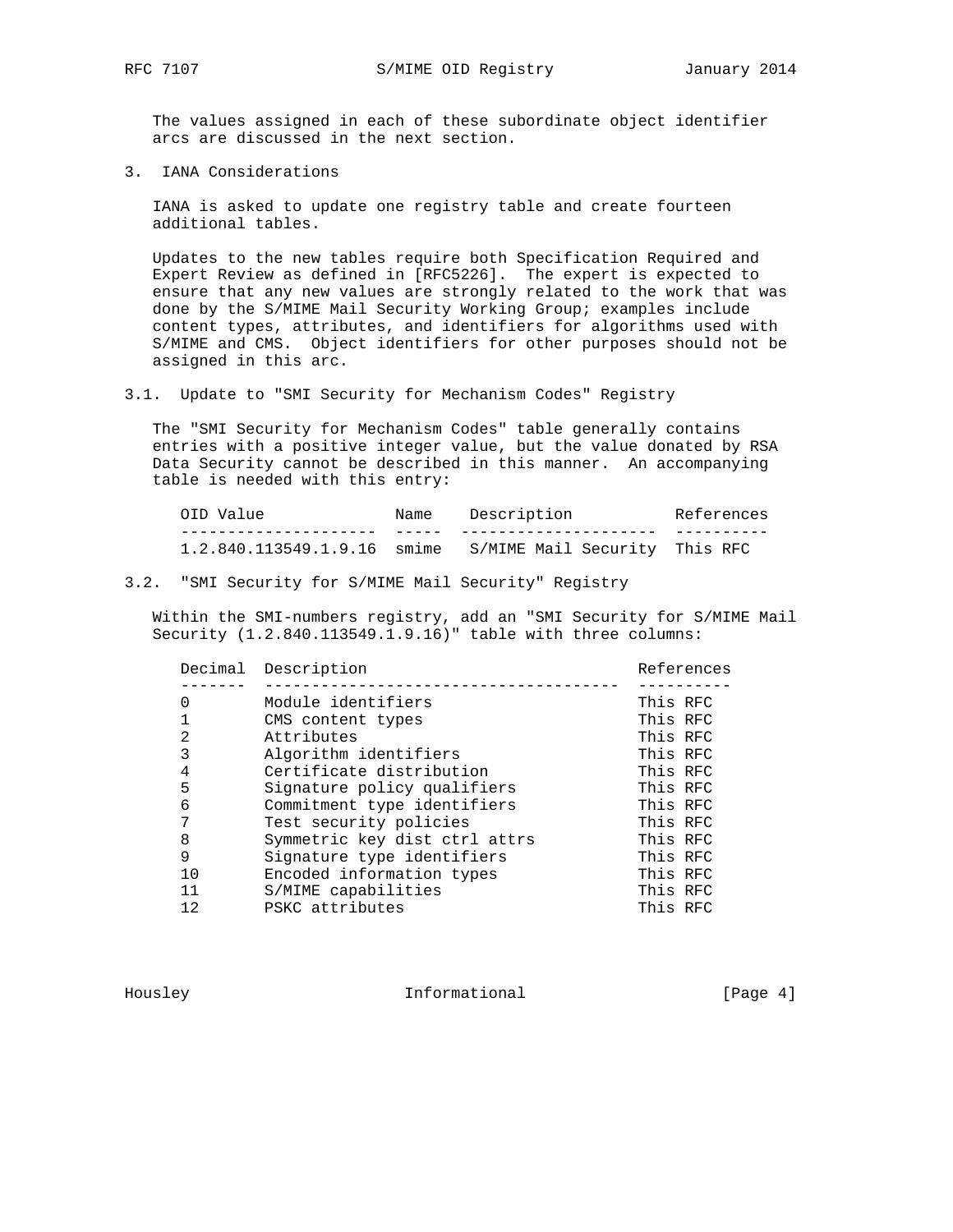# 3.3. "SMI Security for S/MIME Module Identifier" Registry

 Within the SMI-numbers registry, add an "SMI Security for S/MIME Module Identifier (1.2.840.113549.1.9.16.0)" table with three columns:

| Decimal<br>------ | Description                            | References            |
|-------------------|----------------------------------------|-----------------------|
| 1                 | id-mod-cms                             | [RFC2630]             |
| $\overline{2}$    | id-mod-ess                             | [RFC2634]             |
| 3                 | id-mod-oid                             | Reserved and Obsolete |
| 4                 | id-mod-msg-v3                          | [RFC2633]             |
| 5                 | id-mod-ets-eSignature-88               | [RFC3126]             |
| 6                 | id-mod-ets-eSignature-97               | [RFC3126]             |
| 7                 | id-mod-ets-eSigPolicy-88               | [RFC3125]             |
| 8                 | id-mod-ets-eSigPolicy-97               | [RFC3125]             |
| 9                 | id-mod-certdist                        | Reserved and Obsolete |
| 10                | id-mod-domsec                          | [RFC3183]             |
| 11                | id-mod-compress                        | [RFC3274]             |
| 12                | id-mod-symkeydist                      | [RFC5275]             |
| 13                | id-mod-cek-reuse                       | [RFC3185]             |
| 14                | $id$ -mod-cms-2001                     | [RFC3369]             |
| 15                | id-mod-v1AttrCert                      | [RFC3369]             |
| 16                | id-mod-cmsalg-2001                     | [RFC3370]             |
| 17                | id-mod-cms-pwri-88                     | [RFC3211]             |
| 18                | id-mod-cms-pwri-97                     | [RFC3211]             |
| 19                | id-mod-cms-aes                         | [RFC3565]             |
| 20                | id-mod-cms-rsaes-oaep                  | [ $RFC3560$ ]         |
| 21                | id-mod-msg-v3dot1                      | [RFC3851]             |
| 22                | id-mod-cms-firmware-wrap               | [RFC4108]             |
| 23                | id-mod-cms-camellia                    | [RFC3657]             |
| 24                | $id$ -mod-cms-2004                     | [RFC3852]             |
| 25                | id-mod-cms-seed                        | [Err3865]             |
| 26                | id-mod-contentCollection               | [RFC4073]             |
| 27                | id-mod-binarySigningTime               | [RFC4049]             |
| 28                | id-mod-ets-eSignature-explicitSyntax88 | [RFC5126]             |
| 29                | id-mod-ets-eSignature-explicitSyntax97 | [RFC5126]             |
| 30                | id-mod-ess-2006                        | [RFC5035]             |
| 31                | id-mod-cms-authEnvelopedData           | [RFC5083]             |
| 32                | id-mod-cms-aes-ccm-and-gcm             | [RFC5084]             |
| 33                | id-mod-symmetricKeyPkgV1               | [RFC6031]             |
| 34                | id-mod-multipleSig-2008                | [RFC5752]             |
| 35                | id-mod-timestampedData                 | [RFC5544]             |
| 36                | id-mod-symkeydist-02                   | [RFC5911]             |
| 37                | id-mod-cmsalg-2001-02                  | [RFC5911]             |

Housley **Informational Informational** [Page 5]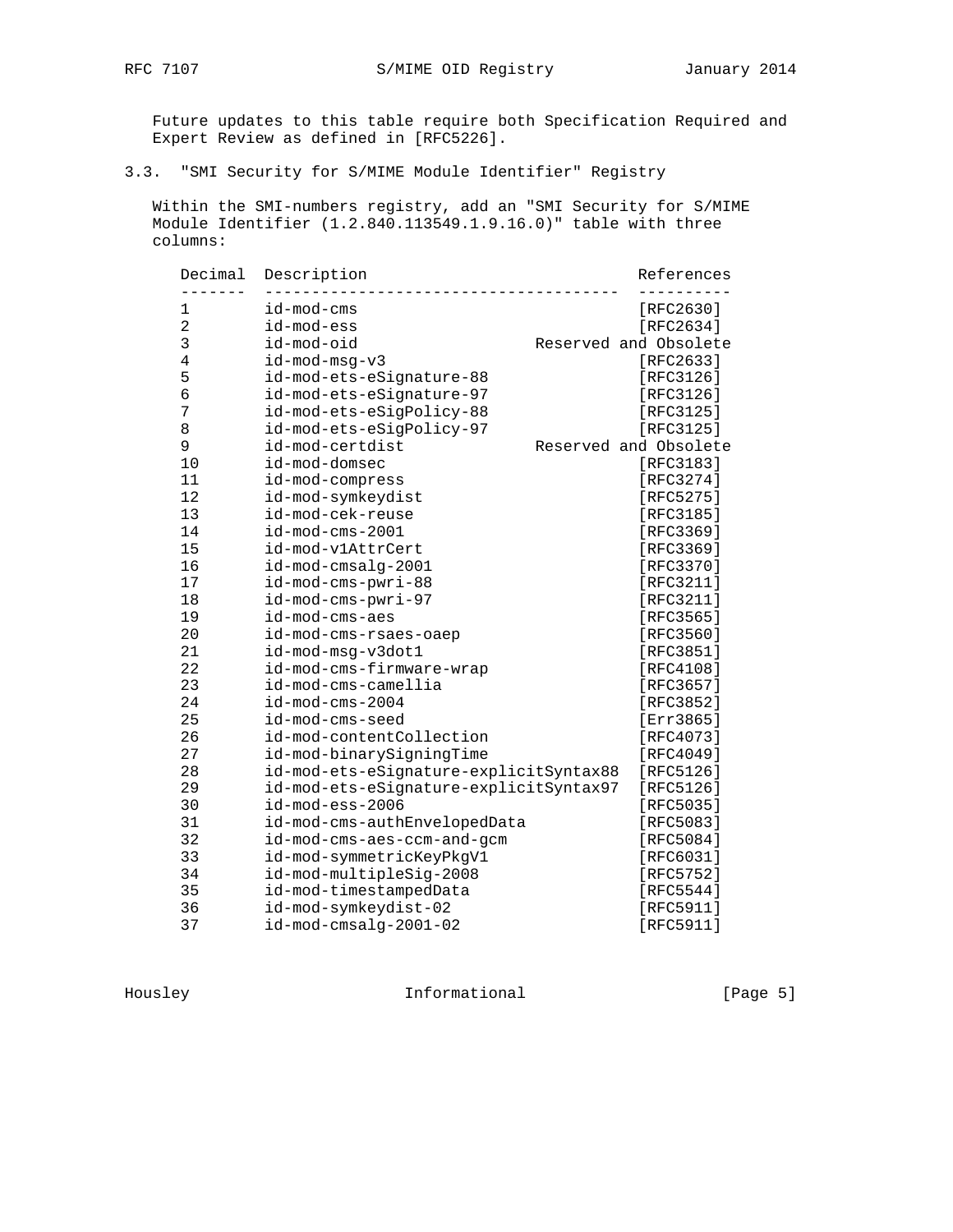| 38 | id-mod-cms-aes-02               | $[RFC5911]$    |
|----|---------------------------------|----------------|
| 39 | id-mod-msg-v3dot1-02            | [RFC5911]      |
| 40 | id-mod-cms-firmware-wrap-02     | [ $RFC5911$ ]  |
| 41 | $id$ -mod-cms-2004-02           | $[RFC5911]$    |
| 42 | $id$ -mod-ess-2006-02           | [ $RFC5911$ ]  |
| 43 | id-mod-cms-authEnvelopedData-02 | [RFC5911]      |
| 44 | id-mod-cms-aes-ccm-gcm-02       | [RFC5911]      |
| 45 | id-mod-cms-ecc-alg-2009-88      | [RFC5753]      |
| 46 | id-mod-cms-ecc-alg-2009-02      | [RFC5753]      |
| 47 | id-mod-aesKeyWrapWithPad-88     | [RFC5649]      |
| 48 | id-mod-aesKeyWrapWithPad-02     | [RFC5649]      |
| 49 | id-mod-MD5-XOR-EXPERIMENT       | [Err3866]      |
| 50 | id-mod-asymmetricKeyPkgV1       | [RFC5958]      |
| 51 | id-mod-encryptedKeyPkgV1        | [RFC6032]      |
| 52 | id-mod-cms-algorithmProtect     | [ $RFC6211$ ]  |
| 53 | id-mod-pskcAttributesModule     | [ $RFC6031$ ]  |
| 54 | id-mod-compressedDataContent    | [RFC6268]      |
| 55 | id-mod-binSigningTime-2009      | [ $RFC6268$ ]  |
| 56 | id-mod-contentCollect-2009      | [RFC6268]      |
| 57 | id-mod-cmsAuthEnvData-2009      | [RFC6268]      |
| 58 | $id$ -mod-cms-2009              | [RFC6268]      |
| 59 | id-mod-multipleSign-2009        | [RFC6268]      |
| 60 | id-mod-rpkiManifest             | [RFC6486]      |
| 61 | id-mod-rpkiROA                  | [RFC6482]      |
| 62 | id-mod-setKeyAttributeV1        | $[SET - KEY]$  |
| 63 | id-mod-keyPkgReceiptAndErrV2    | [CMS-TYPES]    |
| 64 | id-mod-mts-hashsig-2013         | $[MTS-in-CMS]$ |
|    |                                 |                |

3.4. "SMI Security for S/MIME CMS Content Type" Registry

 Within the SMI-numbers registry, add an "SMI Security for S/MIME CMS Content Type (1.2.840.113549.1.9.16.1)" table with three columns:

|   | Decimal Description    | References            |
|---|------------------------|-----------------------|
|   |                        |                       |
|   | id-ct-anyContentType   | [RFC6010]             |
|   | id-ct-receipt          | [RFC2634]             |
| 2 | id-ct-authData         | [RFC2630]             |
| 3 | id-ct-publishCert      | Reserved and Obsolete |
|   | id-ct-TSTInfo          | [RFC3161]             |
| 5 | id-ct-TDTInfo          | Reserved and Obsolete |
| 6 | id-ct-contentInfo      | [RFC2630]             |
| 7 | id-ct-DVCSRequestData  | [RFC3029]             |
| 8 | id-ct-DVCSResponseData | [RFC3029]             |
|   | id-ct-compressedData   | [RFC3274]             |
|   |                        |                       |

Housley 100 Informational [Page 6]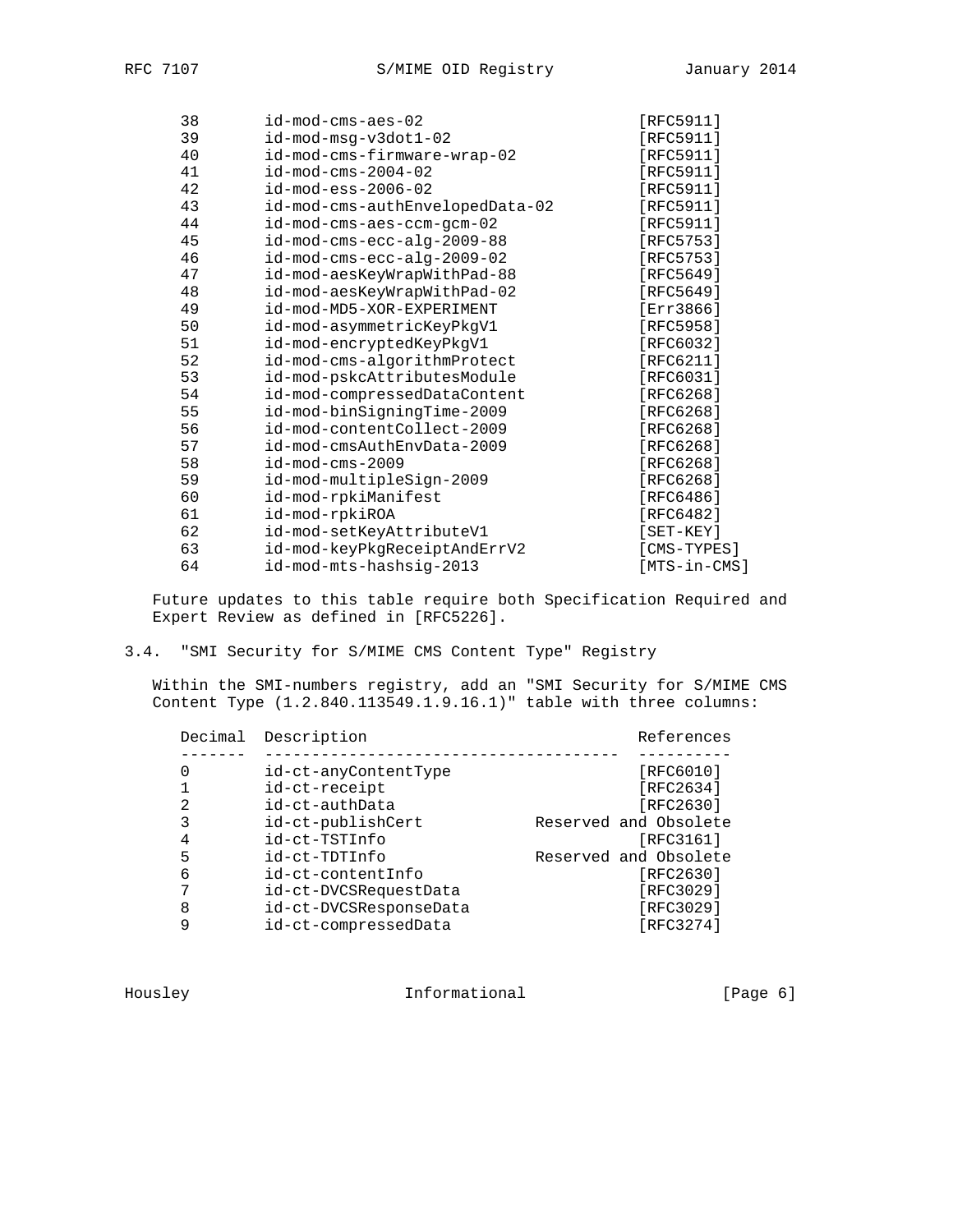| 10 | id-ct-scvp-certValRequest  | [RFC5055]             |
|----|----------------------------|-----------------------|
| 11 | id-ct-scvp-certValResponse | [RFC5055]             |
| 12 | id-ct-scvp-valPolRequest   | [RFC5055]             |
| 13 | id-ct-scvp-valPolResponse  | [RFC5055]             |
| 14 | id-ct-attrCertEncAttrs     | [RFC5755]             |
| 15 | id-ct-TSReq                | Reserved and Obsolete |
| 16 | id-ct-firmwarePackage      | [RFC4108]             |
| 17 | id-ct-firmwareLoadReceipt  | [RFC4108]             |
| 18 | id-ct-firmwareLoadError    | [ $RFC4108$ ]         |
| 19 | id-ct-contentCollection    | [RFC4073]             |
| 20 | id-ct-contentWithAttrs     | [RFC4073]             |
| 21 | id-ct-encKeyWithID         | [RFC4211]             |
| 22 | id-ct-encPEPSI             | Reserved and Obsolete |
| 23 | id-ct-authEnvelopedData    | [RFC5083]             |
| 24 | id-ct-routeOriginAuthz     | [ $RFC6482$ ]         |
| 25 | id-ct-KP-sKeyPackage       | [RFC6031]             |
| 26 | id-ct-rpkiManifest         | [RFC6486]             |
| 27 | id-ct-asciiTextWithCRLF    | [RFC5485]             |
| 28 | id-ct-xml                  | [RFC5485]             |
| 29 | id-ct-pdf                  | [RFC5485]             |
| 30 | id-ct-postscript           | [RFC5485]             |
| 31 | id-ct-timestampedData      | [RFC5544]             |
| 32 | id-ct-ASAdjacencyAttest    | Reserved and Obsolete |
| 33 | id-ct-rpkiTrustAnchor      | Reserved and Obsolete |
| 34 | id-ct-trustAnchorList      | [RFC5914]             |
| 35 | id-ct-rpkiGhostbusters     | [RFC6493]             |
| 36 | id-ct-resourceTaggedAttest | Reserved and Obsolete |

3.5. "SMI Security for S/MIME Attributes" Registry

 Within the SMI-numbers registry, add an "SMI Security for S/MIME Attributes (1.2.840.113549.1.9.16.2)" table with three columns:

| Decimal | Description             | References            |
|---------|-------------------------|-----------------------|
|         |                         |                       |
|         | id-aa-receiptRequest    | [RFC2634]             |
| 2       | id-aa-securityLabel     | [RFC2634]             |
| 3       | id-aa-mlExpandHistory   | [RFC2634]             |
| 4       | id-aa-contentHint       | [RFC2634]             |
| 5       | id-aa-msqSiqDiqest      | [RFC2634]             |
| 6       | id-aa-encapContentType  | Reserved and Obsolete |
|         | id-aa-contentIdentifier | [RFC2634]             |
| 8       | id-aa-macValue          | Reserved and Obsolete |
| 9       | id-aa-equivalentLabels  | [RFC2634]             |
|         | id-aa-contentReference  | [RFC2634]             |
|         |                         |                       |

Housley **Informational Informational** [Page 7]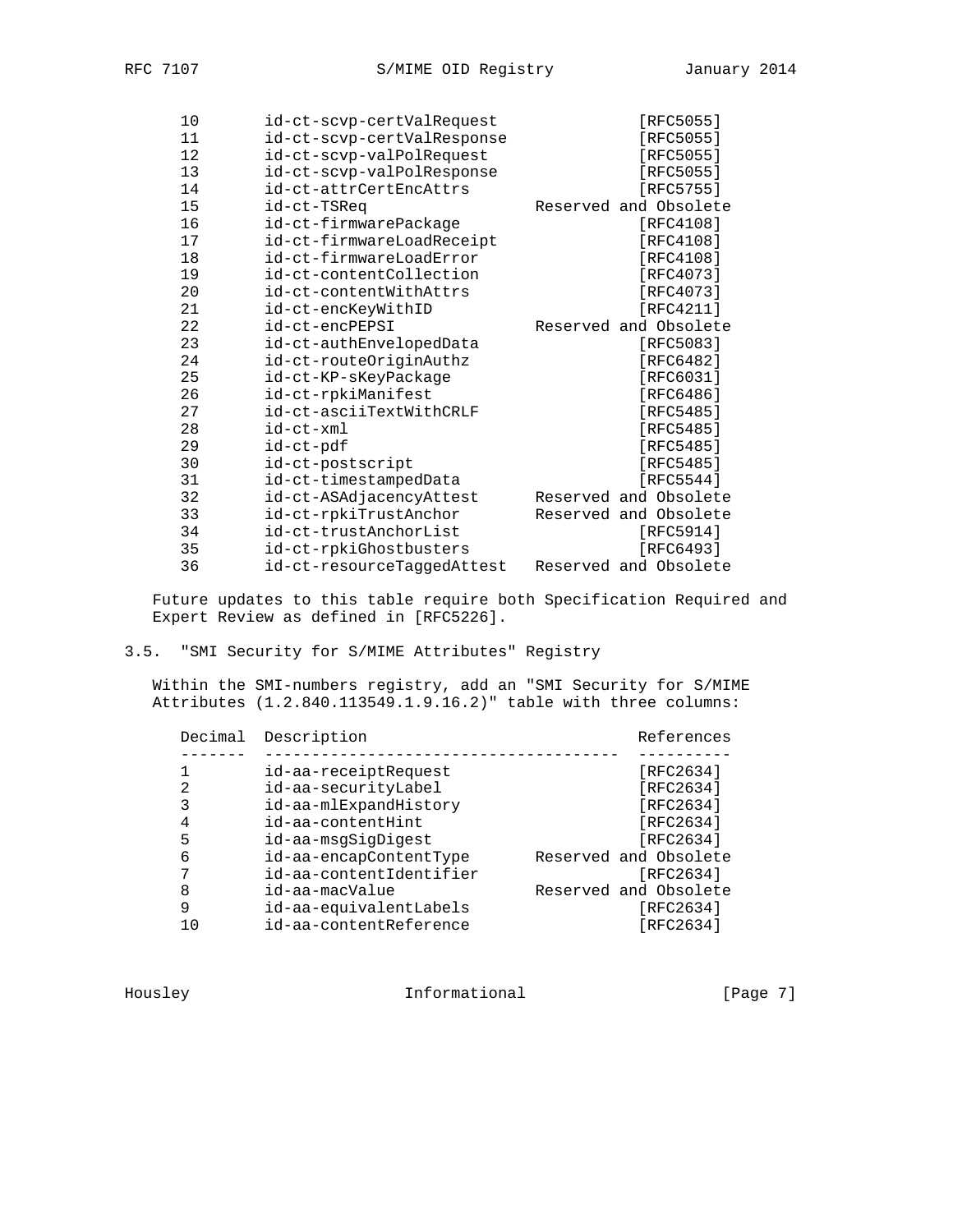| 11     | id-aa-encrypKeyPref                                        | [RFC2633]             |
|--------|------------------------------------------------------------|-----------------------|
| 12     | id-aa-signingCertificate                                   | [RFC2634]             |
| 13     | id-aa-smimeEncryptCerts                                    | Reserved and Obsolete |
| 14     | id-aa-signatureTimeStampToken                              | [RFC3126]             |
| 15     | id-aa-ets-sigPolicyId                                      | [RFC3126]             |
| 16     | id-aa-ets-commitmentType                                   | [RFC3126]             |
| 17     | id-aa-ets-signerLocation                                   | [RFC3126]             |
| $18\,$ | id-aa-ets-signerAttr                                       | [RFC3126]             |
| 19     | id-aa-ets-otherSigCert                                     | [RFC3126]             |
| 20     | id-aa-ets-contentTimestamp                                 | [RFC3126]             |
| 21     | id-aa-ets-CertificateRefs                                  | [RFC3126]             |
| 22     | id-aa-ets-RevocationRefs                                   | [RFC3126]             |
| 23     | id-aa-ets-certValues                                       | [RFC3126]             |
| 24     | id-aa-ets-revocationValues                                 | [RFC3126]             |
| 25     | id-aa-ets-escTimeStamp                                     | [RFC3126]             |
| 26     | id-aa-ets-certCRLTimestamp                                 | [RFC3126]             |
| 27     | id-aa-ets-archiveTimeStamp                                 | [RFC3126]             |
| 28     | id-aa-signatureType                                        | [Err3757]             |
| 29     | id-aa-dvcs-dvc                                             | [RFC3029]             |
| 30     | id-aa-CEKReference                                         | [RFC3185]             |
| 31     | id-aa-CEKMaxDecrypts                                       | [RFC3185]             |
| 32     | id-aa-KEKDerivationAlg                                     | [RFC3185]             |
| 33     | id-aa-intendedRecipients                                   | Reserved and Obsolete |
| 34     | id-aa-cmc-unsignedData                                     | [RFC5272]             |
| 35     | id-aa-firmwarePackageID                                    | [RFC4108]             |
| 36     | id-aa-targetHardwareIDs                                    | $[RFC4108]$           |
|        |                                                            |                       |
| 37     | id-aa-decryptKeyID                                         | [RFC4108]             |
| 38     | id-aa-implCryptoAlgs                                       | [RFC4108]             |
| 39     | id-aa-wrappedFirmwareKey                                   | [RFC4108]             |
| 40     | id-aa-communityIdentifiers                                 | [RFC4108]             |
| 41     | id-aa-fwPkgMessageDigest                                   | [RFC4108]             |
| 42     | id-aa-firmwarePackageInfo                                  | [RFC4108]             |
| 43     | id-aa-implCompressAlgs                                     | [RFC4108]             |
| 44     | id-aa-ets-attrCertificateRefs                              | [RFC5126]             |
| 45     | id-aa-ets-attrRevocationRefs                               | [RFC5126]             |
| 46     | id-aa-binarySigningTime                                    | [RFC4049]             |
| 47     |                                                            | [RFC5035]             |
| 48     | id-aa-signingCertificateV2<br>id-aa-ets-archiveTimeStampV2 | [RFC5126]             |
| 49     | id-aa-er-internal                                          | [RFC4998]             |
| 50     | id-aa-er-external                                          | [RFC4998]             |
| 51     | id-aa-multipleSignatures                                   | [RFC5752]             |
| 52     | id-aa-cmsAlgorithmProtect                                  | [REC6211]             |
| 53     | id-aa-setKeyInformation                                    | $[SET - KEY]$         |
| 54     | id-aa-asymmDecryptKeyID                                    | [RFC7030]             |

Housley **Informational** [Page 8]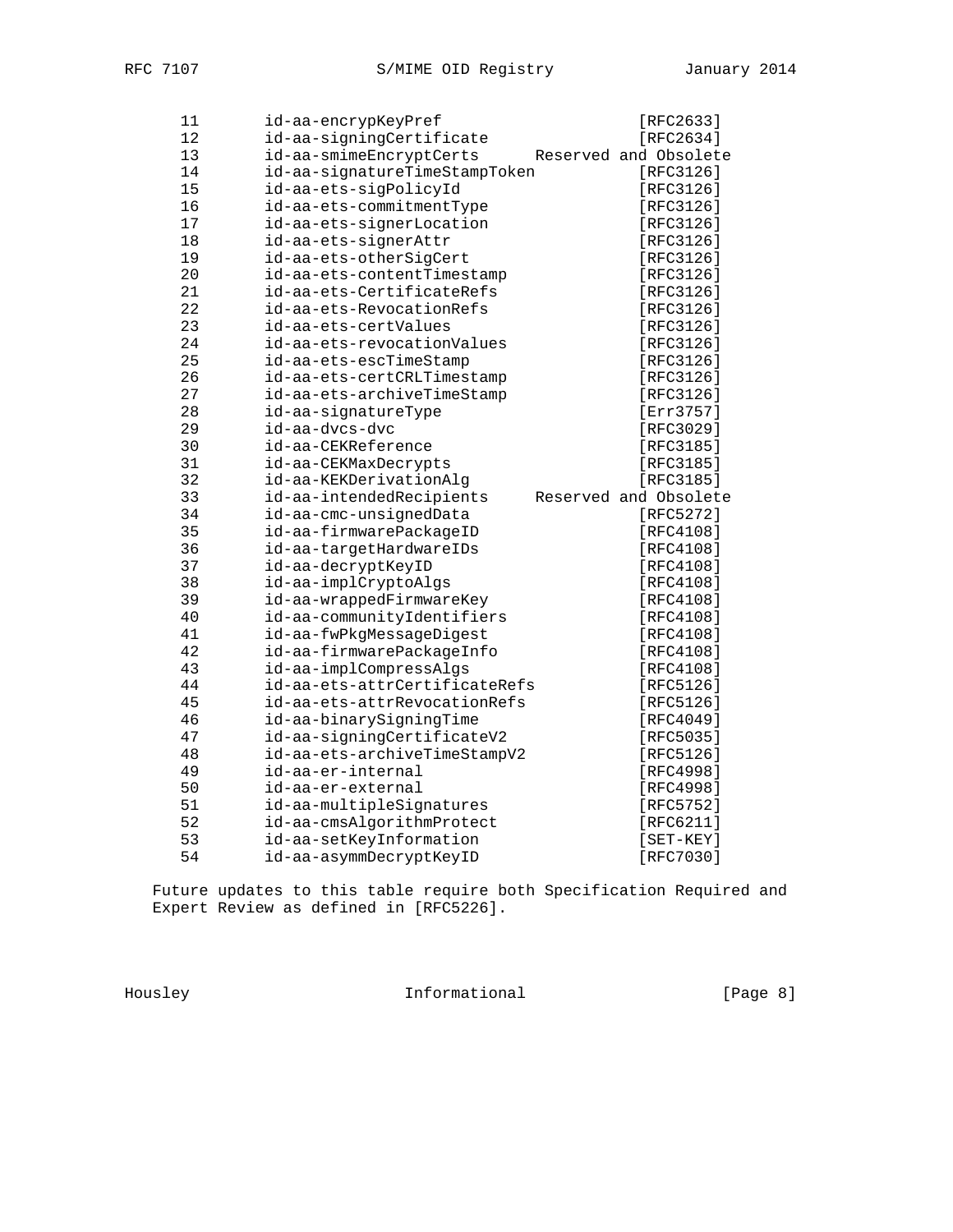## 3.6. "SMI Security for S/MIME Algorithms" Registry

 Within the SMI-numbers registry, add an "SMI Security for S/MIME Algorithms (1.2.840.113549.1.9.16.3)" table with three columns:

| Decimal | Description               | References            |
|---------|---------------------------|-----------------------|
| 1       | id-alg-ESDHwith3DES       | Reserved and Obsolete |
| 2       | id-alg-ESDHwithRC2        | Reserved and Obsolete |
| 3       | id-alg-3DESwrap           | Reserved and Obsolete |
| 4       | id-alq-RC2wrap            | Reserved and Obsolete |
| 5       | id-alg-ESDH               | [RFC2630]             |
| 6       | id-alg-CMS3DESwrap        | [RFC2630]             |
| 7       | id-alg-CMSRC2wrap         | [RFC2630]             |
| 8       | id-alg-zLibCompress       | [RFC3274]             |
| 9       | id-alg-PWRI-KEK           | [RFC3211]             |
| 10      | id-alg-SSDH               | [RFC3370]             |
| 11      | id-alg-HMACwith3DESwrap   | [RFC3537]             |
| 12      | id-alg-HMACwithAESwrap    | [RFC3537]             |
| 13      | id-alg-MD5-XOR-EXPERIMENT | [RFC6210]             |
| 14      | id-alq-rsa-kem            | [RFC5990]             |
| 15      | id-alg-authEnc-128        | [RFC6476]             |
| 16      | id-alq-authEnc-256        | [RFC6476]             |
| 17      | id-alg-mts-hashsig        | [MTS-in-CMS]          |

 Future updates to this table require both Specification Required and Expert Review as defined in [RFC5226].

3.7. "SMI Security for S/MIME Certificate Distribution Mechanisms" Registry

 Within the SMI-numbers registry, add an "SMI Security for S/MIME Certificate Distribution Mechanisms (1.2.840.113549.1.9.16.4)" table with three columns:

|  | Decimal Description |                       | References |
|--|---------------------|-----------------------|------------|
|  |                     |                       |            |
|  | id-cd-ldap          | Reserved and Obsolete |            |

 Future updates to this table require both Specification Required and Expert Review as defined in [RFC5226].

Housley **Informational** [Page 9]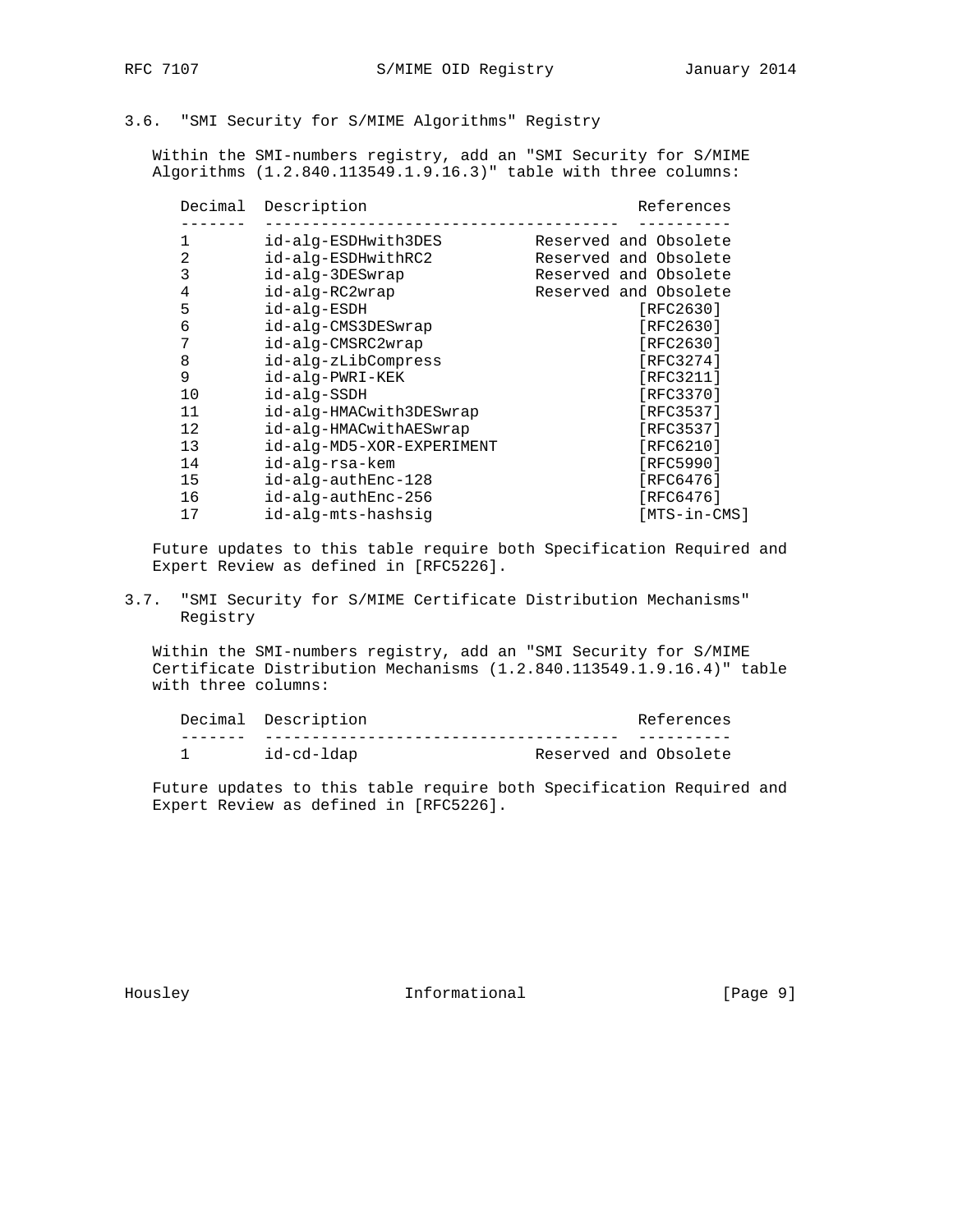3.8. "SMI Security for S/MIME Signature Policy Qualifier" Registry

 Within the SMI-numbers registry, add an "SMI Security for S/MIME Signature Policy Qualifier (1.2.840.113549.1.9.16.5)" table with three columns:

| Decimal Description | References |
|---------------------|------------|
|                     |            |
| id-spq-ets-uri      | [RFC3126]  |
| id-spg-ets-unotice  | [RFC3126]  |

 Future updates to this table require both Specification Required and Expert Review as defined in [RFC5226].

3.9. "SMI Security for S/MIME Commitment Type Identifier" Registry

 Within the SMI-numbers registry, add an "SMI Security for S/MIME Commitment Type Identifier (1.2.840.113549.1.9.16.6)" table with three columns:

|   | Decimal Description        | References |
|---|----------------------------|------------|
|   |                            |            |
|   | id-cti-ets-proofOfOrigin   | [RFC3126]  |
| 2 | id-cti-ets-proofOfReceipt  | [RFC3126]  |
| 3 | id-cti-ets-proofOfDelivery | [RFC3126]  |
|   | id-cti-ets-proofOfSender   | [RFC3126]  |
| 5 | id-cti-ets-proofOfApproval | [RFC3126]  |
|   | id-cti-ets-proofOfCreation | [RFC3126]  |

 Future updates to this table require both Specification Required and Expert Review as defined in [RFC5226].

3.10. "SMI Security for S/MIME Test Security Policies" Registry

 Within the SMI-numbers registry, add an "SMI Security for S/MIME Test Security Policies (1.2.840.113549.1.9.16.7)" table with three columns:

|  | Decimal Description              | References |
|--|----------------------------------|------------|
|  |                                  |            |
|  | id-tsp-TEST-Amoco                | [RFC3114]  |
|  | id-tsp-TEST-Caterpillar          | [RFC3114]  |
|  | id-tsp-TEST-Whirlpool            | [RFC3114]  |
|  | id-tsp-TEST-Whirlpool-Categories | [RFC3114]  |

 Future updates to this table require both Specification Required and Expert Review as defined in [RFC5226].

Housley **Informational** [Page 10]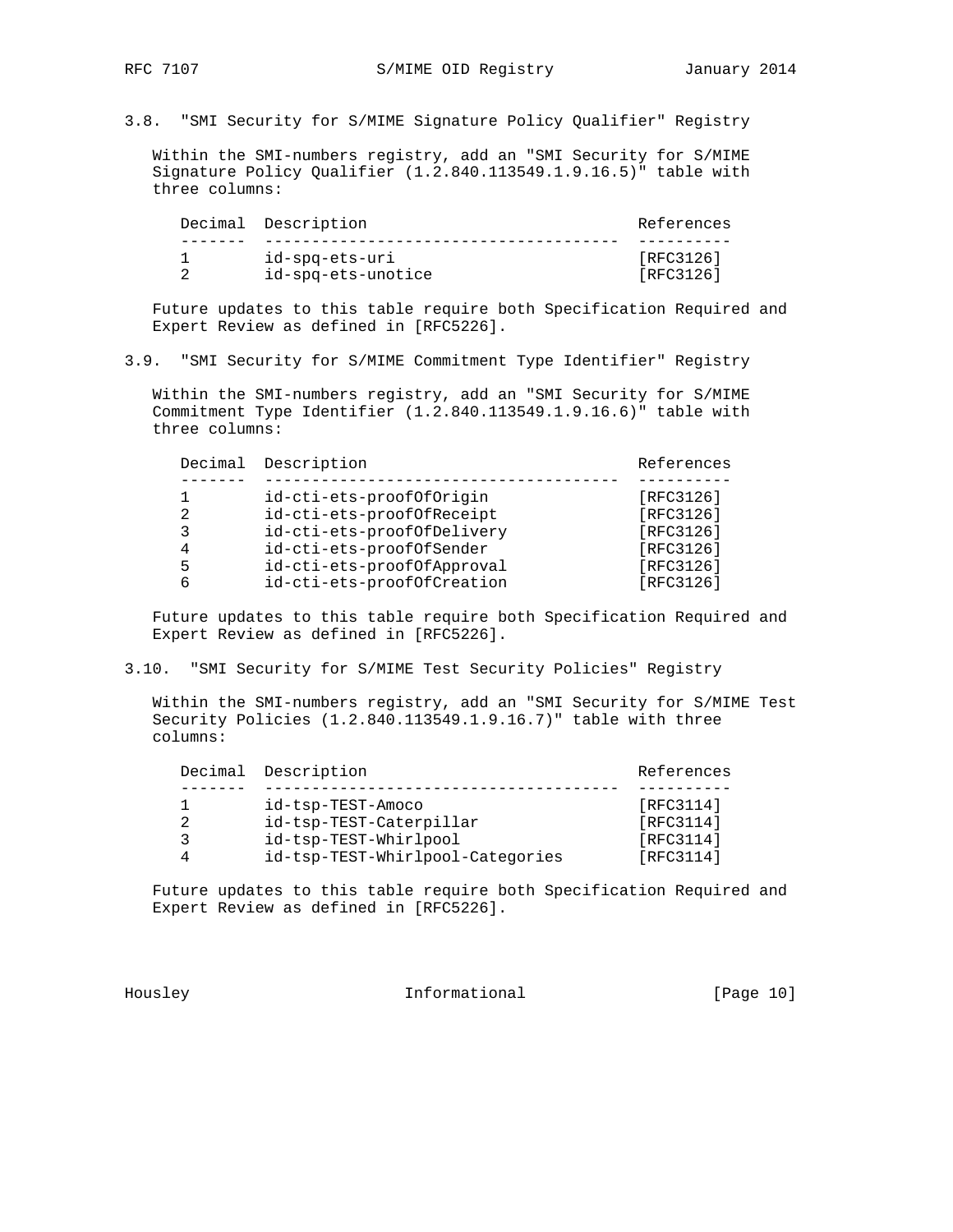3.11. "SMI Security for S/MIME Control Attributes for Symmetric Key Distribution" Registry

 Within the SMI-numbers registry, add an "SMI Security for S/MIME Control Attributes for Symmetric Key Distribution (1.2.840.113549.1.9.16.8)" table with three columns:

| Decimal | Description  |                         | References            |
|---------|--------------|-------------------------|-----------------------|
|         |              |                         |                       |
|         |              | id-skd-glUseKEK         | [RFC5275]             |
| 2       |              | id-skd-glDelete         | [RFC5275]             |
| 3       |              | id-skd-glAddMember      | [RFC5275]             |
| 4       |              | id-skd-glDeleteMember   | [RFC5275]             |
| 5       |              | id-skd-glRekey          | [RFC5275]             |
| 6       |              | id-skd-glAddOwner       | [RFC5275]             |
| 7       |              | id-skd-glRemoveOwner    | [RFC5275]             |
| 8       |              | id-skd-glKeyCompromise  | [RFC5275]             |
| 9       |              | id-skd-glkRefresh       | [RFC5275]             |
| 10      |              | id-skd-glFailInfo       | Reserved and Obsolete |
| 11      |              | id-skd-glaOueryRequest  | [RFC5275]             |
| 12      |              | id-skd-gla0ueryResponse | [RFC5275]             |
| 13      |              | id-skd-glProvideCert    | [RFC5275]             |
| 14      |              | id-skd-glManageCert     | [RFC5275]             |
| 15      | id-skd-glKey |                         | [RFC5275]             |

 Future updates to this table require both Specification Required and Expert Review as defined in [RFC5226].

3.12. "SMI Security for S/MIME Signature Type Identifiers" Registry

 Within the SMI-numbers registry, add an "SMI Security for S/MIME Signature Type Identifiers (1.2.840.113549.1.9.16.9)" table with three columns:

|  | Decimal Description  | References |
|--|----------------------|------------|
|  |                      |            |
|  | id-sti-originatorSig | [RFC3183]  |
|  | id-sti-domainSig     | [RFC3183]  |
|  | id-sti-addAttribSig  | [RFC3183]  |
|  | id-sti-reviewSig     | [RFC3183]  |

 Future updates to this table require both Specification Required and Expert Review as defined in [RFC5226].

Housley **Informational** [Page 11]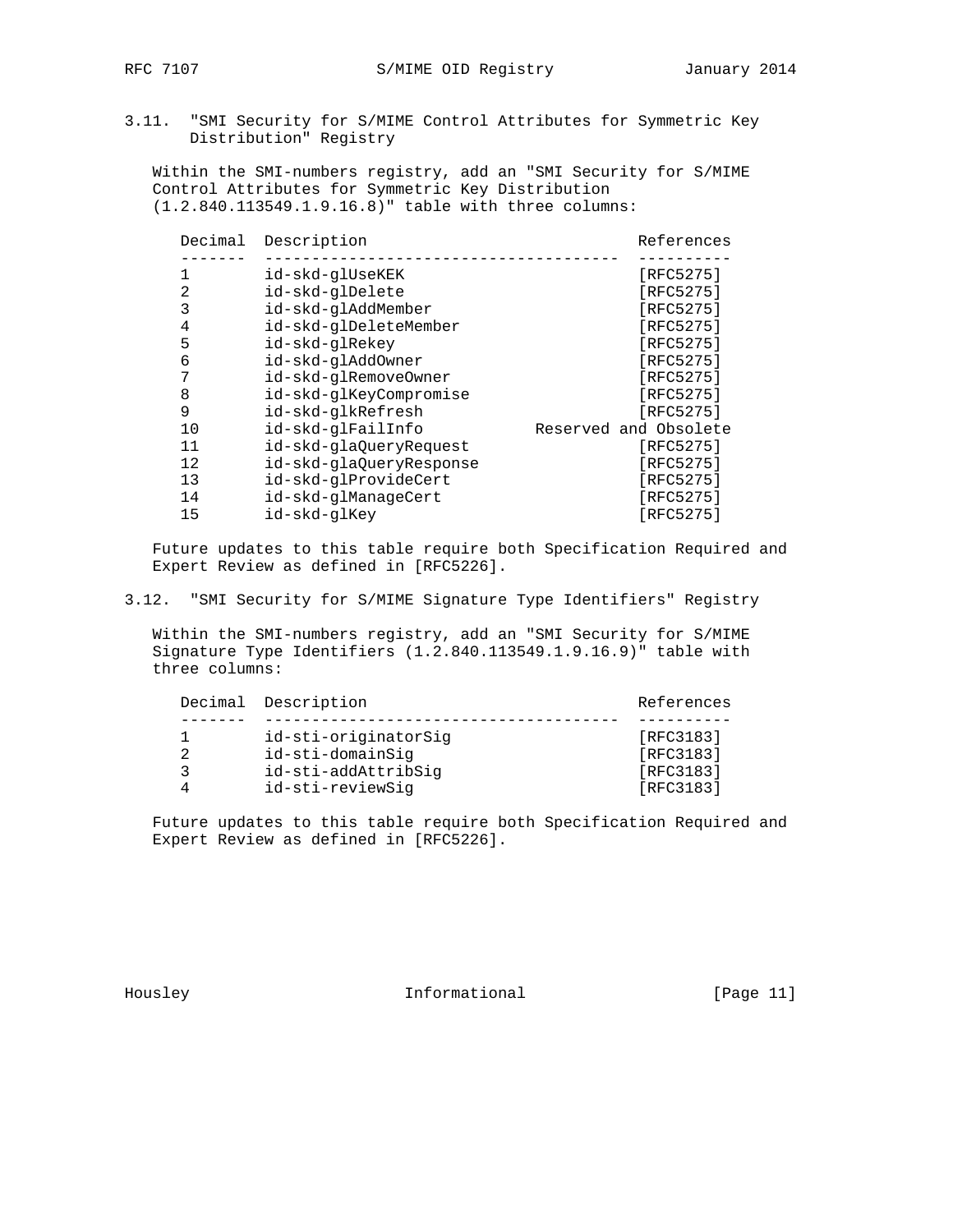3.13. "SMI Security for S/MIME X.400 Encoded Information Types (EIT) for S/MIME objects" Registry

 Within the SMI-numbers registry, add an "SMI Security for X.400 Encoded Information Types (EIT) for S/MIME objects (1.2.840.113549.1.9.16.10)" table with three columns:

| Decimal | Description           | References |
|---------|-----------------------|------------|
|         |                       |            |
|         | id-eit-envelopedData  | [RFC3855]  |
|         | id-eit-signedData     | [RFC3855]  |
|         | id-eit-certsOnly      | [RFC3855]  |
| 4       | id-eit-signedReceipt  | [RFC3855]  |
| 5       | id-eit-envelopedX400  | [RFC3855]  |
| 6       | id-eit-signedX400     | [RFC3855]  |
|         | id-eit-compressedData | [RFC3855]  |
|         |                       |            |

 Future updates to this table require both Specification Required and Expert Review as defined in [RFC5226].

3.14. "SMI Security for S/MIME Capabilities (other than cryptographic algorithms)" Registry

 Within the SMI-numbers registry, add an "SMI Security for S/MIME Capabilities (other than cryptographic algorithms) (1.2.840.113549.1.9.16.11)" table with three columns:

|  | Decimal Description       | References |
|--|---------------------------|------------|
|  |                           |            |
|  | id-cap-preferBinaryInside | [RFC3851]  |

 Future updates to this table require both Specification Required and Expert Review as defined in [RFC5226].

3.15. "SMI Security for S/MIME Portable Symmetric Key Container (PSKC) Attributes" Registry

 Within the SMI-numbers registry, add an "SMI Security for S/MIME Portable Symmetric Key Container (PSKC) Attributes (1.2.840.113549.1.9.16.12)" table with three columns:

|   | Decimal Description   | References |
|---|-----------------------|------------|
|   |                       |            |
|   | id-pskc-manufacturer  | [RFC6031]  |
| 2 | id-pskc-serialNo      | [RFC6031]  |
|   | id-pskc-model         | [RFC6031]  |
|   | id-pskc-issueNo       | [RFC6031]  |
|   | id-pskc-deviceBinding | [RFC6031]  |

Housley **Informational** [Page 12]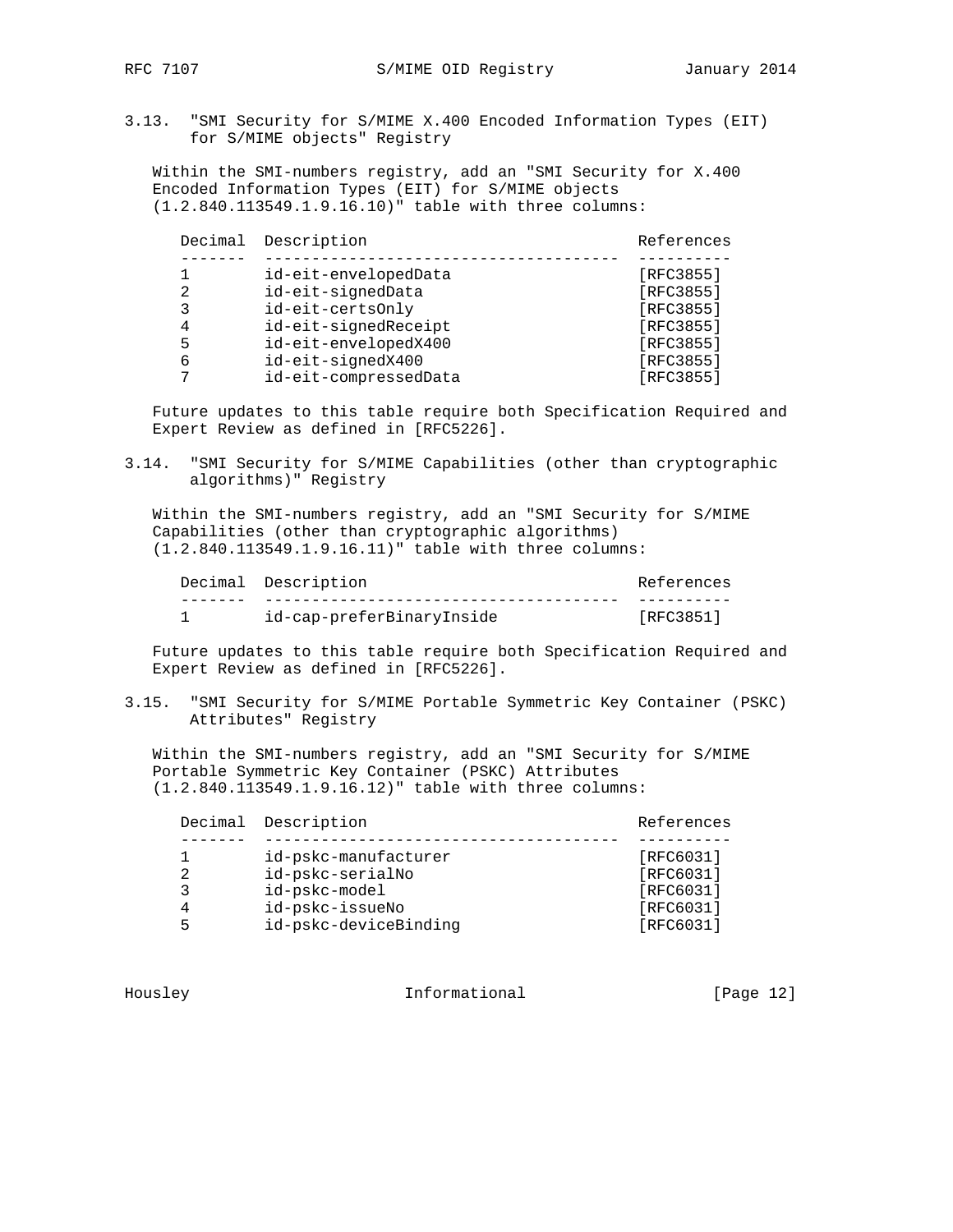| RFC. | ი |
|------|---|
|      |   |

| 6  | id-pskc-deviceStartDate  | [RFC6031]     |
|----|--------------------------|---------------|
| 7  | id-pskc-deviceExpiryDate | [RFC6031]     |
| 8  | id-pskc-moduleId         | [RFC6031]     |
| 9  | id-pskc-keyId            | [RFC6031]     |
| 10 | id-pskc-algorithm        | [RFC6031]     |
| 11 | id-pskc-issuer           | [RFC6031]     |
| 12 | id-pskc-keyProfileId     | [RFC6031]     |
| 13 | id-pskc-keyReference     | [ $RFC6031$ ] |
| 14 | id-pskc-friendlyName     | [RFC6031]     |
| 15 | id-pskc-algorithmParams  | [RFC6031]     |
| 16 | id-pskc-counter          | [RFC6031]     |
| 17 | id-pskc-time             | [RFC6031]     |
| 18 | id-pskc-timeInterval     | [RFC6031]     |
| 19 | id-pskc-timeDrift        | [RFC6031]     |
| 20 | id-pskc-valueMAC         | [RFC6031]     |
| 21 | id-pskc-keyStartDate     | [RFC6031]     |
| 22 | id-pskc-keyExpiryDate    | [RFC6031]     |
| 23 | id-pskc-noOfTransactions | [RFC6031]     |
| 24 | id-pskc-keyUsaqes        | [RFC6031]     |
| 25 | id-pskc-pinPolicy        | [RFC6031]     |
| 26 | id-pskc-deviceUserId     | [RFC6031]     |
| 27 | id-pskc-keyUserId        | [RFC6031]     |
|    |                          |               |

4. Security Considerations

 This document populates an IANA registry, and it raises no new security considerations. The protocols that specify these values include the security considerations associated with their usage.

- 5. References
- 5.1. Normative References
	- [ASN1-08] International Telecommunication Union, "Abstract Syntax Notation One (ASN.1): Specification of basic notation", ITU-T Recommendation X.680, 2008.
	- [ASN1-88] International Telephone and Telegraph Consultative Committee, "Specification of Abstract Syntax Notation One (ASN.1)", CCITT Recommendation X.208, 1988.
	- [RFC5226] Narten, T. and H. Alvestrand, "Guidelines for Writing an IANA Considerations Section in RFCs", BCP 26, RFC 5226, May 2008.

Housley **Informational** [Page 13]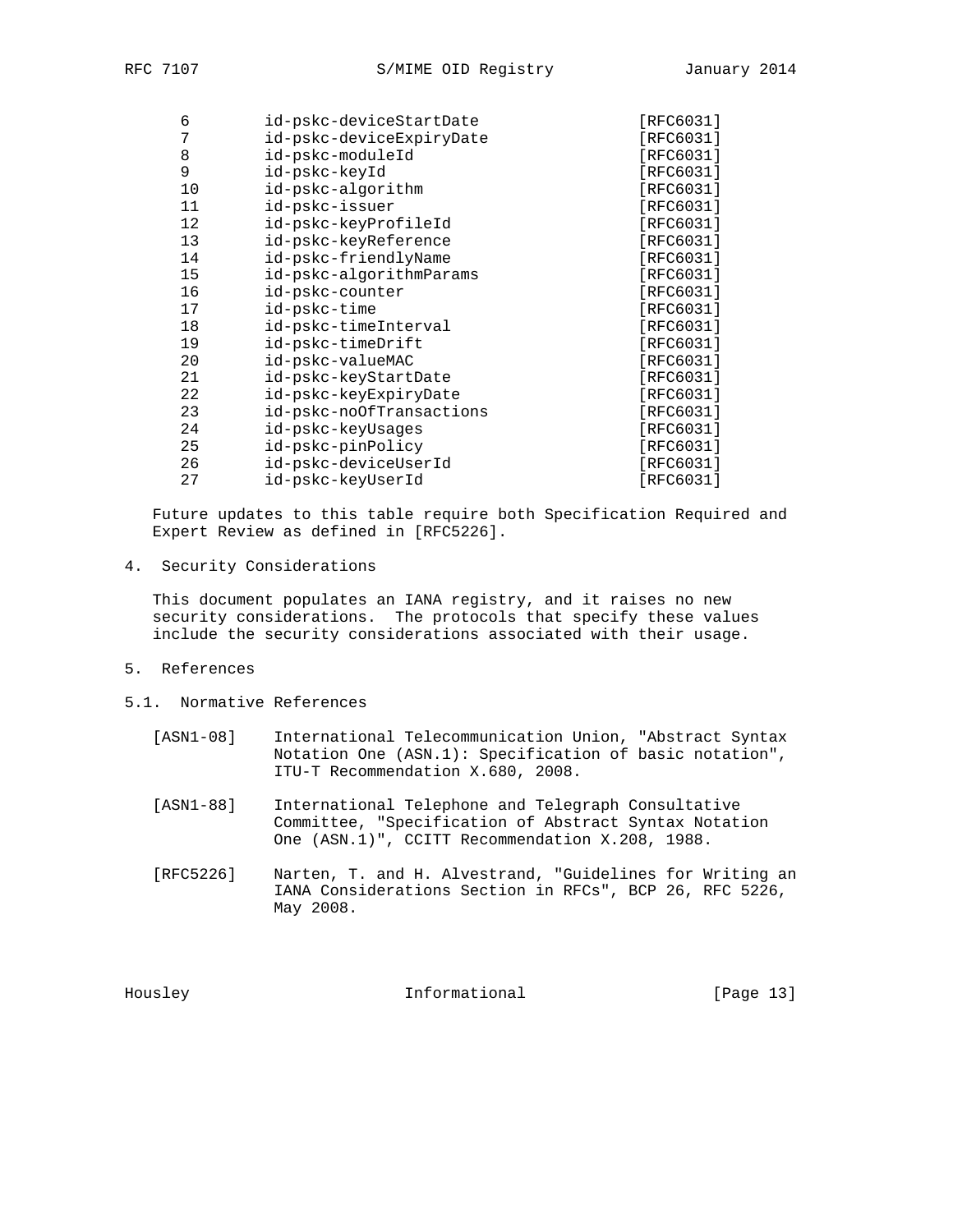- 5.2. Informative References
	- [CMS-TYPES] Housley, R., "Cryptographic Message Syntax (CMS) Key Package Receipt and Error Content Types", Work in Progress, December 2013.
	- [Err3757] RFC Errata, Errata ID 3757, RFC 3183, <http://www.rfc-editor.org>.
	- [Err3865] RFC Errata, Errata ID 3865, RFC 4010, <http://www.rfc-editor.org>.
	- [Err3866] RFC Errata, Errata ID 3866, RFC 6210, <http://www.rfc-editor.org>.
	- [MTS-in-CMS] Housley, R., "Use of the Hash-based Merkle Tree Signature (MTS) Algorithm in the Cryptographic Message Syntax (CMS)", Work in Progress, August 2013.
	- [RFC2630] Housley, R., "Cryptographic Message Syntax", RFC 2630, June 1999.
	- [RFC2633] Ramsdell, B., Ed., "S/MIME Version 3 Message Specification", RFC 2633, June 1999.
- [RFC2634] Hoffman, P., Ed., "Enhanced Security Services for S/MIME", RFC 2634, June 1999.
	- [RFC3029] Adams, C., Sylvester, P., Zolotarev, M., and R. Zuccherato, "Internet X.509 Public Key Infrastructure Data Validation and Certification Server Protocols", RFC 3029, February 2001.
	- [RFC3114] Nicolls, W., "Implementing Company Classification Policy with the S/MIME Security Label", RFC 3114, May 2002.
	- [RFC3125] Ross, J., Pinkas, D., and N. Pope, "Electronic Signature Policies", RFC 3125, September 2001.
	- [RFC3126] Pinkas, D., Ross, J., and N. Pope, "Electronic Signature Formats for long term electronic signatures", RFC 3126, September 2001.
	- [RFC3161] Adams, C., Cain, P., Pinkas, D., and R. Zuccherato, "Internet X.509 Public Key Infrastructure Time-Stamp Protocol (TSP)", RFC 3161, August 2001.

Housley **Informational** [Page 14]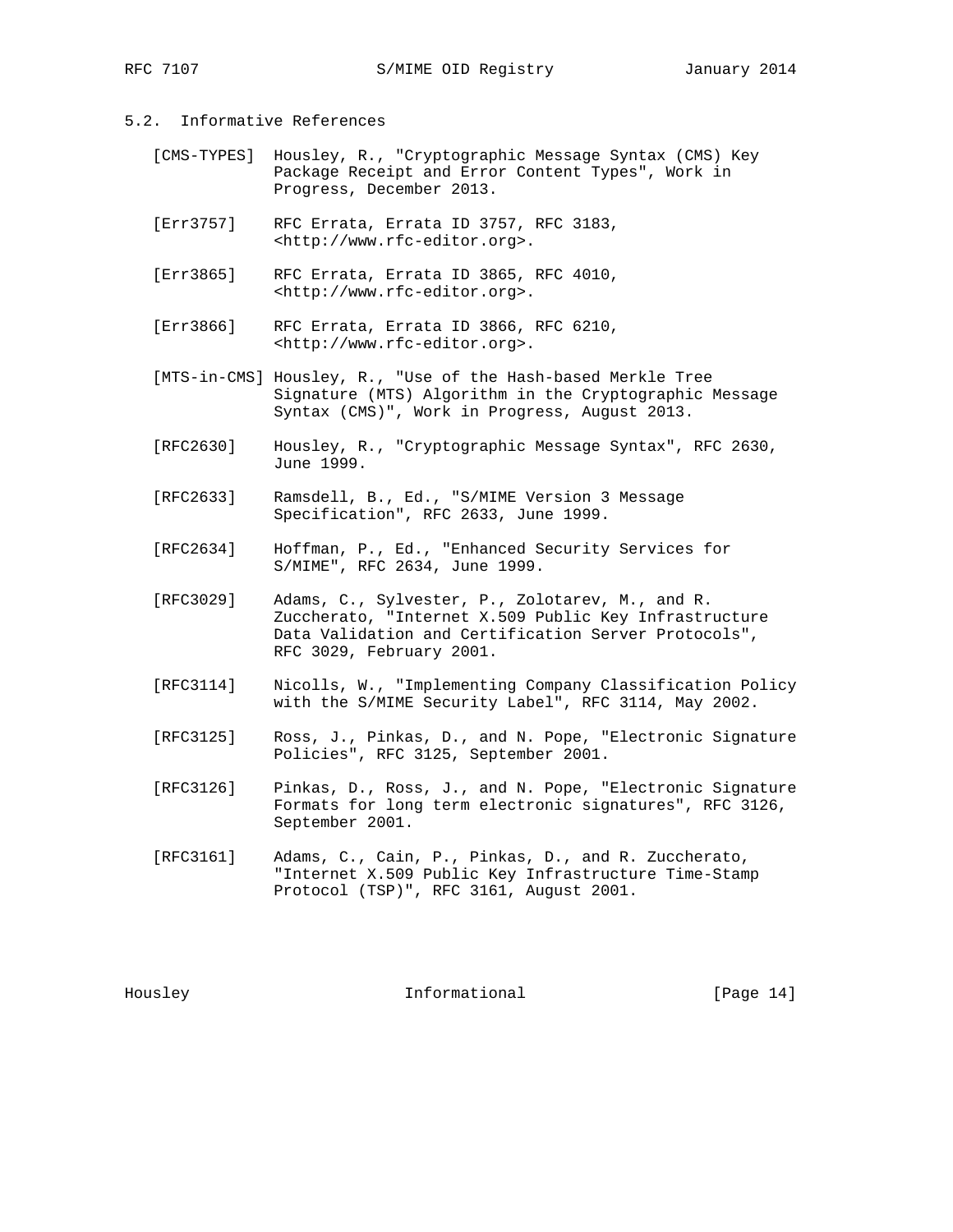- [RFC3183] Dean, T. and W. Ottaway, "Domain Security Services using S/MIME", RFC 3183, October 2001.
- [RFC3185] Farrell, S. and S. Turner, "Reuse of CMS Content Encryption Keys", RFC 3185, October 2001.
- [RFC3211] Gutmann, P., "Password-based Encryption for CMS", RFC 3211, December 2001.
- [RFC3274] Gutmann, P., "Compressed Data Content Type for Cryptographic Message Syntax (CMS)", RFC 3274, June 2002.
- [RFC3369] Housley, R., "Cryptographic Message Syntax (CMS)", RFC 3369, August 2002.
- [RFC3370] Housley, R., "Cryptographic Message Syntax (CMS) Algorithms", RFC 3370, August 2002.
- [RFC3537] Schaad, J. and R. Housley, "Wrapping a Hashed Message Authentication Code (HMAC) key with a Triple-Data Encryption Standard (DES) Key or an Advanced Encryption Standard (AES) Key", RFC 3537, May 2003.
- [RFC3560] Housley, R., "Use of the RSAES-OAEP Key Transport Algorithm in Cryptographic Message Syntax (CMS)", RFC 3560, July 2003.
- [RFC3565] Schaad, J., "Use of the Advanced Encryption Standard (AES) Encryption Algorithm in Cryptographic Message Syntax (CMS)", RFC 3565, July 2003.
- [RFC3657] Moriai, S. and A. Kato, "Use of the Camellia Encryption Algorithm in Cryptographic Message Syntax (CMS)", RFC 3657, January 2004.
- [RFC3851] Ramsdell, B., Ed., "Secure/Multipurpose Internet Mail Extensions (S/MIME) Version 3.1 Message Specification", RFC 3851, July 2004.
- [RFC3852] Housley, R., "Cryptographic Message Syntax (CMS)", RFC 3852, July 2004.
- [RFC3855] Hoffman, P. and C. Bonatti, "Transporting Secure/Multipurpose Internet Mail Extensions (S/MIME) Objects in X.400", RFC 3855, July 2004.

Housley **Informational** [Page 15]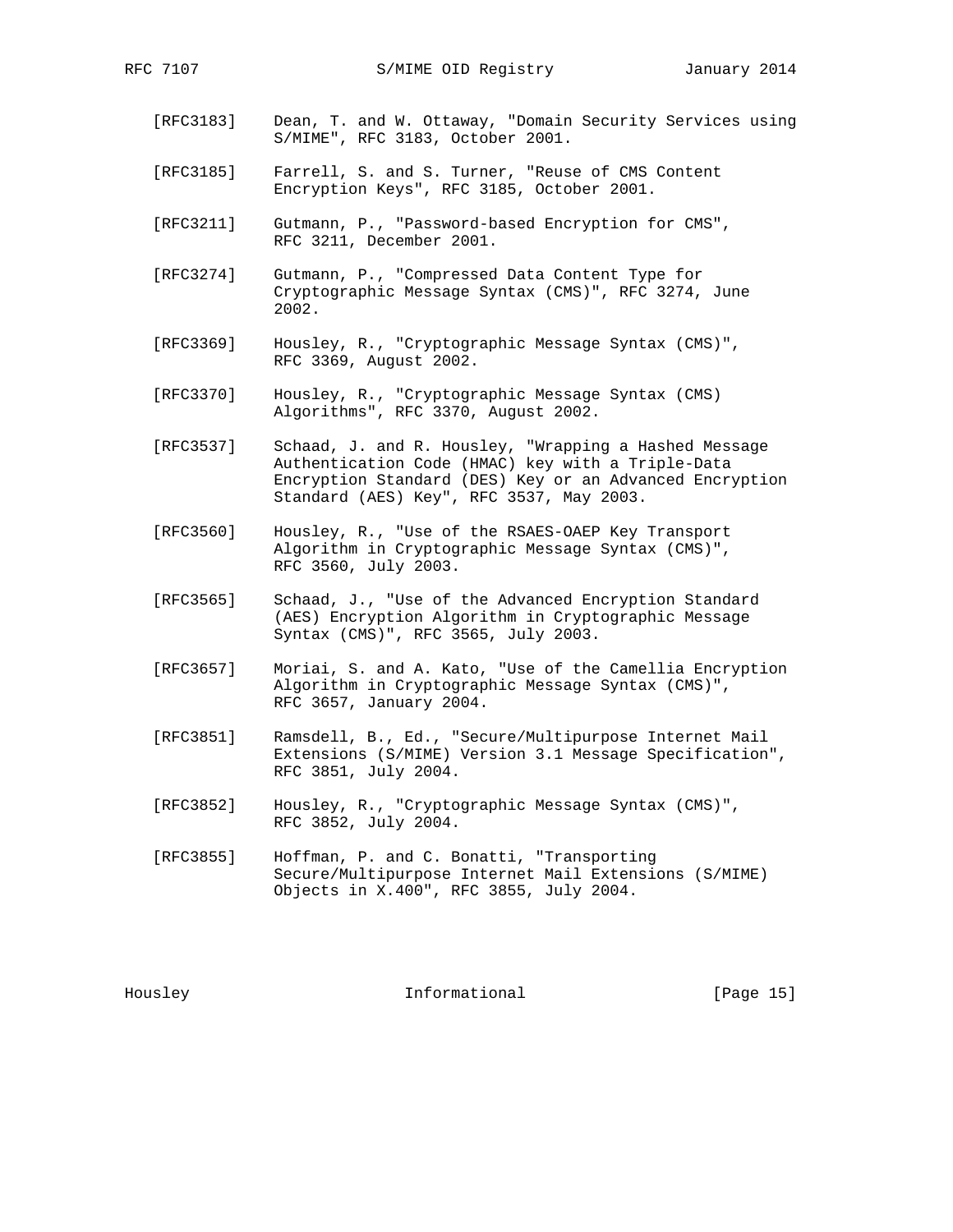- [RFC4049] Housley, R., "BinaryTime: An Alternate Format for Representing Date and Time in ASN.1", RFC 4049, April 2005.
- [RFC4073] Housley, R., "Protecting Multiple Contents with the Cryptographic Message Syntax (CMS)", RFC 4073, May 2005.
- [RFC4108] Housley, R., "Using Cryptographic Message Syntax (CMS) to Protect Firmware Packages", RFC 4108, August 2005.
- [RFC4211] Schaad, J., "Internet X.509 Public Key Infrastructure Certificate Request Message Format (CRMF)", RFC 4211, September 2005.
- [RFC4998] Gondrom, T., Brandner, R., and U. Pordesch, "Evidence Record Syntax (ERS)", RFC 4998, August 2007.
- [RFC5035] Schaad, J., "Enhanced Security Services (ESS) Update: Adding CertID Algorithm Agility", RFC 5035, August 2007.
- [RFC5055] Freeman, T., Housley, R., Malpani, A., Cooper, D., and W. Polk, "Server-Based Certificate Validation Protocol (SCVP)", RFC 5055, December 2007.
- [RFC5083] Housley, R., "Cryptographic Message Syntax (CMS) Authenticated-Enveloped-Data Content Type", RFC 5083, November 2007.
- [RFC5084] Housley, R., "Using AES-CCM and AES-GCM Authenticated Encryption in the Cryptographic Message Syntax (CMS)", RFC 5084, November 2007.
- [RFC5126] Pinkas, D., Pope, N., and J. Ross, "CMS Advanced Electronic Signatures (CAdES)", RFC 5126, March 2008.
- [RFC5272] Schaad, J. and M. Myers, "Certificate Management over CMS (CMC)", RFC 5272, June 2008.
- [RFC5275] Turner, S., "CMS Symmetric Key Management and Distribution", RFC 5275, June 2008.
- [RFC5485] Housley, R., "Digital Signatures on Internet-Draft Documents", RFC 5485, March 2009.
- [RFC5544] Santoni, A., "Syntax for Binding Documents with Time- Stamps", RFC 5544, February 2010.

Housley **Informational** [Page 16]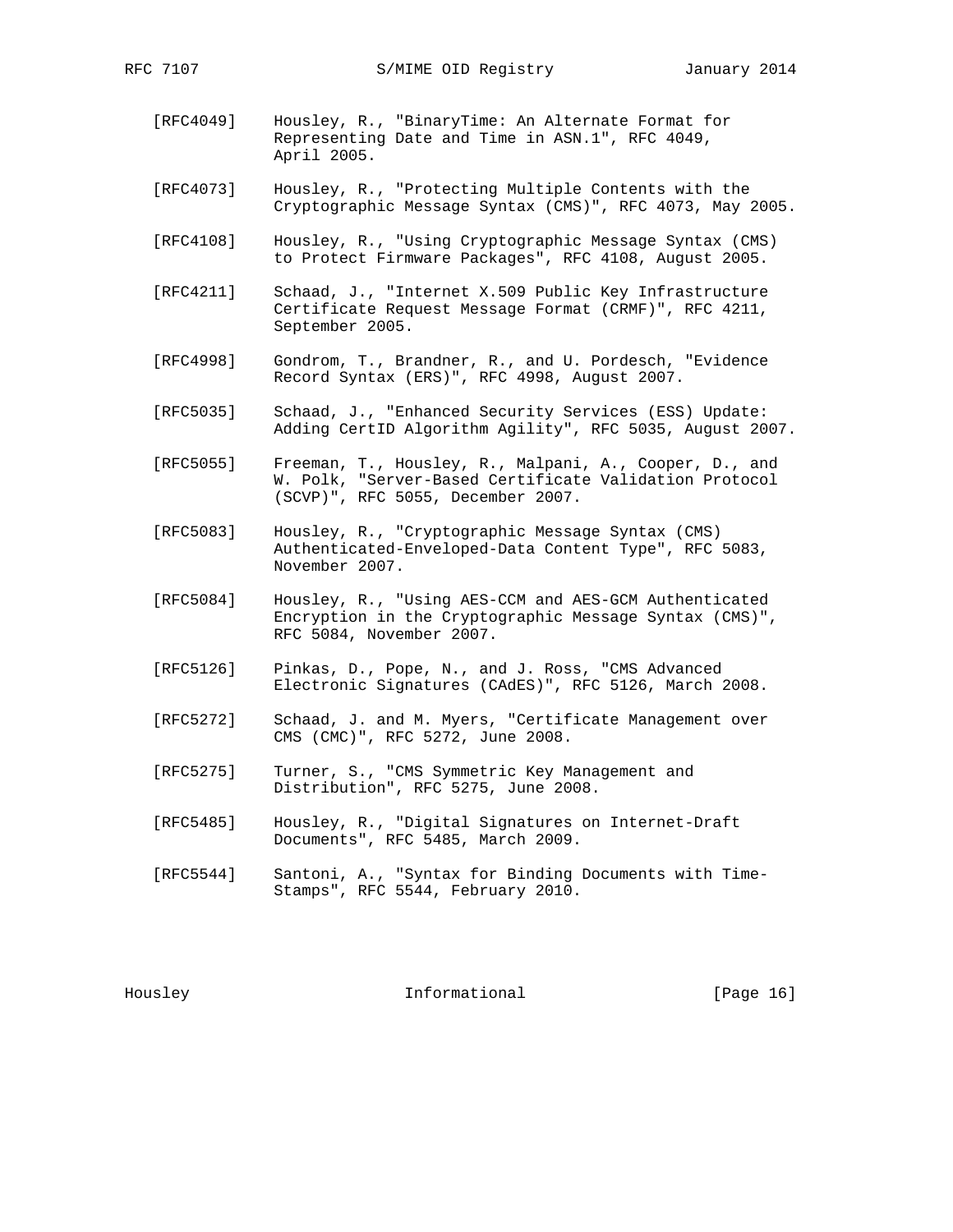- [RFC5649] Housley, R. and M. Dworkin, "Advanced Encryption Standard (AES) Key Wrap with Padding Algorithm", RFC 5649, September 2009.
- [RFC5752] Turner, S. and J. Schaad, "Multiple Signatures in Cryptographic Message Syntax (CMS)", RFC 5752, January 2010.
- [RFC5753] Turner, S. and D. Brown, "Use of Elliptic Curve Cryptography (ECC) Algorithms in Cryptographic Message Syntax (CMS)", RFC 5753, January 2010.
- [RFC5755] Farrell, S., Housley, R., and S. Turner, "An Internet Attribute Certificate Profile for Authorization", RFC 5755, January 2010.
- [RFC5911] Hoffman, P. and J. Schaad, "New ASN.1 Modules for Cryptographic Message Syntax (CMS) and S/MIME", RFC 5911, June 2010.
- [RFC5914] Housley, R., Ashmore, S., and C. Wallace, "Trust Anchor Format", RFC 5914, June 2010.
- [RFC5958] Turner, S., "Asymmetric Key Packages", RFC 5958, August 2010.
- [RFC5990] Randall, J., Kaliski, B., Brainard, J., and S. Turner, "Use of the RSA-KEM Key Transport Algorithm in the Cryptographic Message Syntax (CMS)", RFC 5990, September 2010.
- [RFC6010] Housley, R., Ashmore, S., and C. Wallace, "Cryptographic Message Syntax (CMS) Content Constraints Extension", RFC 6010, September 2010.
- [RFC6031] Turner, S. and R. Housley, "Cryptographic Message Syntax (CMS) Symmetric Key Package Content Type", RFC 6031, December 2010.
- [RFC6032] Turner, S. and R. Housley, "Cryptographic Message Syntax (CMS) Encrypted Key Package Content Type", RFC 6032, December 2010.
- [RFC6210] Schaad, J., "Experiment: Hash Functions with Parameters in the Cryptographic Message Syntax (CMS) and S/MIME", RFC 6210, April 2011.

Housley **Informational** [Page 17]